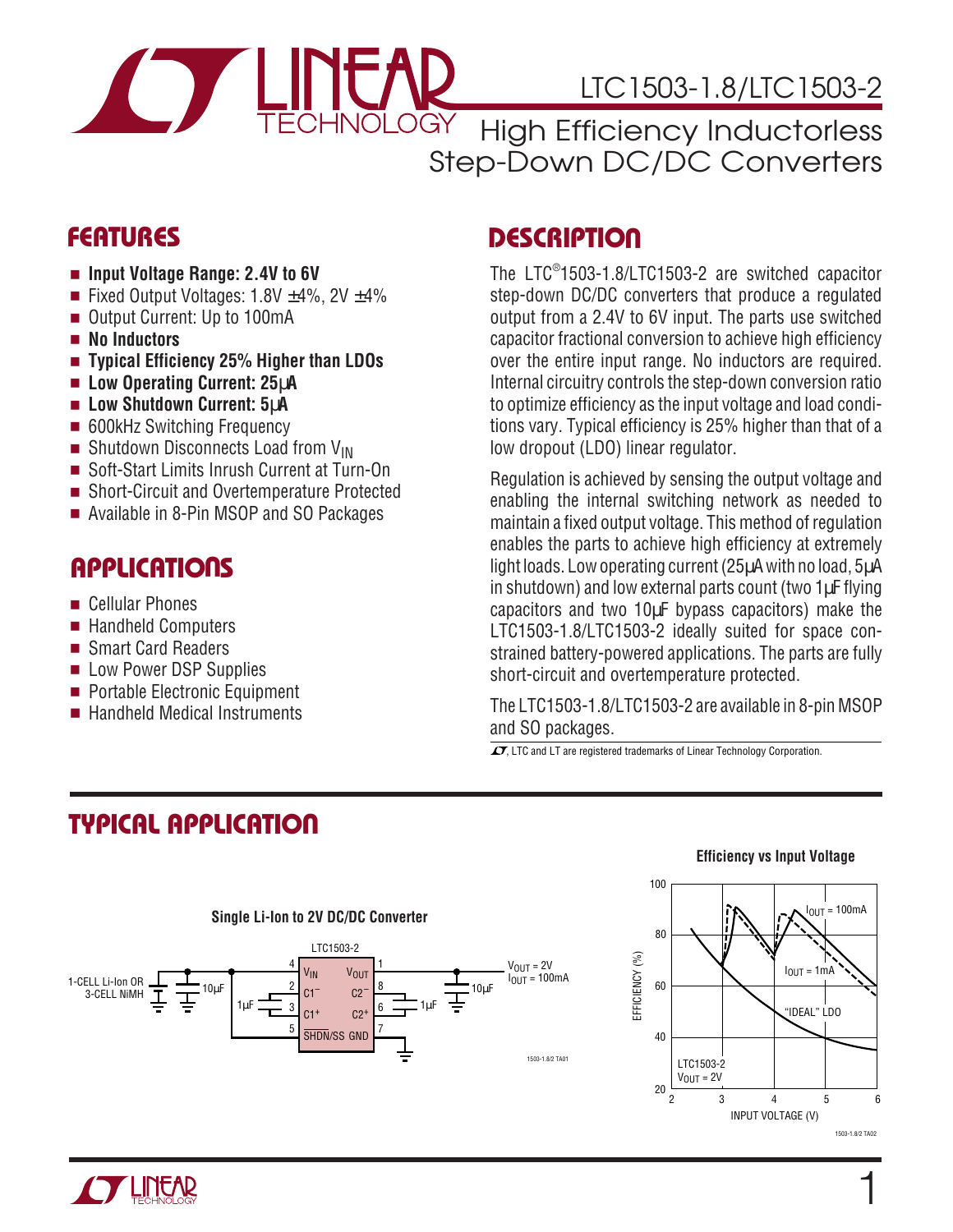# **ABSOLUTE MAXIMUM RATINGS** (Note 1)

VIN, C1+, C1–, C2+, C2– to GND ............... –0.3V to 6.5V SHDN/SS to GND......................... –0.3V to (VIN + 0.3V) V<sub>OUT</sub> Short-Circuit Duration ................................... Indefinite Commercial Temperature Range ............ –40°C to 85°C

Industrial Temperature Range ............... –40°C to 85°C Specified Temperature Range (Note 2) ... –40°C to 85°C Storage Temperature Range ................ – 65°C to 150°C Lead Temperature (Soldering, 10 sec)................. 300°C

# **PACKAGE/ORDER INFORMATION**



Consult factory for Military grade parts.

# **ELECTRICAL CHARACTERISTICS**

The  $\bullet$  denotes specifications which apply over the full operating temperature range, otherwise specifications are at  $T_A = 25^\circ \text{C}$ .  $V_{IN} = V_{IN(MIN)}$  to  $V_{IN(MAX)}$ ,  $C1 = C2 = 1 \mu F$ ,  $C_{IN} = C_{OUT} = 10 \mu F$  unless otherwise noted.

| <b>PARAMETER</b>                  | <b>CONDITIONS</b>                                                                                           |   | <b>MIN</b>     | <b>TYP</b> | <b>MAX</b>     | <b>UNITS</b>  |
|-----------------------------------|-------------------------------------------------------------------------------------------------------------|---|----------------|------------|----------------|---------------|
| V <sub>IN</sub> Operating Voltage |                                                                                                             | 0 | 2.4            |            | 6              | $\vee$        |
| <b>V<sub>OUT</sub></b>            | LTC1503-1.8, 0mA < $I_{OUT}$ < 100mA<br>LTC1503-2, 0mA < $I_{OIII}$ < 100mA                                 |   | 1.728<br>1.920 | 1.8<br>2.0 | 1.872<br>2.080 | V<br>V        |
| V <sub>IN</sub> Operating Current | $I_{OUT} = 0mA$                                                                                             |   |                | 25         | 50             | μA            |
| V <sub>IN</sub> Shutdown Current  | $SHDN/SS = 0V$                                                                                              |   |                | 5          | 10             | μA            |
| Output Ripple Voltage             | LTC1503-X, $V_{IN}$ = 3.6V, $I_{OUIT}$ = 100mA                                                              |   |                | 25         |                | $mV_{P-P}$    |
| Efficiency                        | LTC1503-2, $V_{IN}$ = 3.6V, $I_{OUIT}$ = 100mA                                                              |   |                | 82.9       |                | $\frac{0}{0}$ |
| <b>Switching Frequency</b>        | <b>Oscillator Free Running</b>                                                                              |   |                | 600        |                | kHz           |
| SHDN/SS Input Threshold           |                                                                                                             | o | 0.2            | 0.35       | 0.5            | $\vee$        |
| <b>SHDN/SS Input Current</b>      | $V_{\overline{\text{SHDN}}/\text{SS}} = \text{OV}$ (Note 3)<br>$V\overline{\text{SHDN}}$ /SS = $V\text{IN}$ |   | $-3.5$<br>$-1$ | $-2$       | $-1$           | μA<br>μA      |
| VOUT Short-Circuit Current        | $V_{OUT} = OV$ (Note 4)                                                                                     |   | 8              | 22         | 50             | mA            |
| V <sub>OUT</sub> Turn-On Time     | $C_{SS}$ = 0nF, $V_{IN}$ = 3.6V, $C_{OUT}$ = 10µF<br>$C_{SS} = 10nF$                                        |   |                | 0.1<br>8   |                | ms<br>ms      |

**Note 1:** Absolute Maximum Ratings are those values beyond which the life of a device may be impaired.

**Note 2:** The LTC1503C is guaranteed to meet specified performance from  $0^{\circ}$ C to 70 $^{\circ}$ C and is designed, characterized and expected to meet these extended temperature limits, but are not tested at  $-40^{\circ}$ C and 85 $^{\circ}$ C. The LTC1503I is guaranteed to meet the extended temperature limits.

**Note 3:** Currents flowing into the device are positive polarity. Currents flowing out of the device are negative polarity.

**Note 4:** When  $V_{\text{OUT}}$  is less than 150mV,  $I_{\text{OUT}}$  is limited to much less than the maximum rated output current to prevent damage to the output devices.

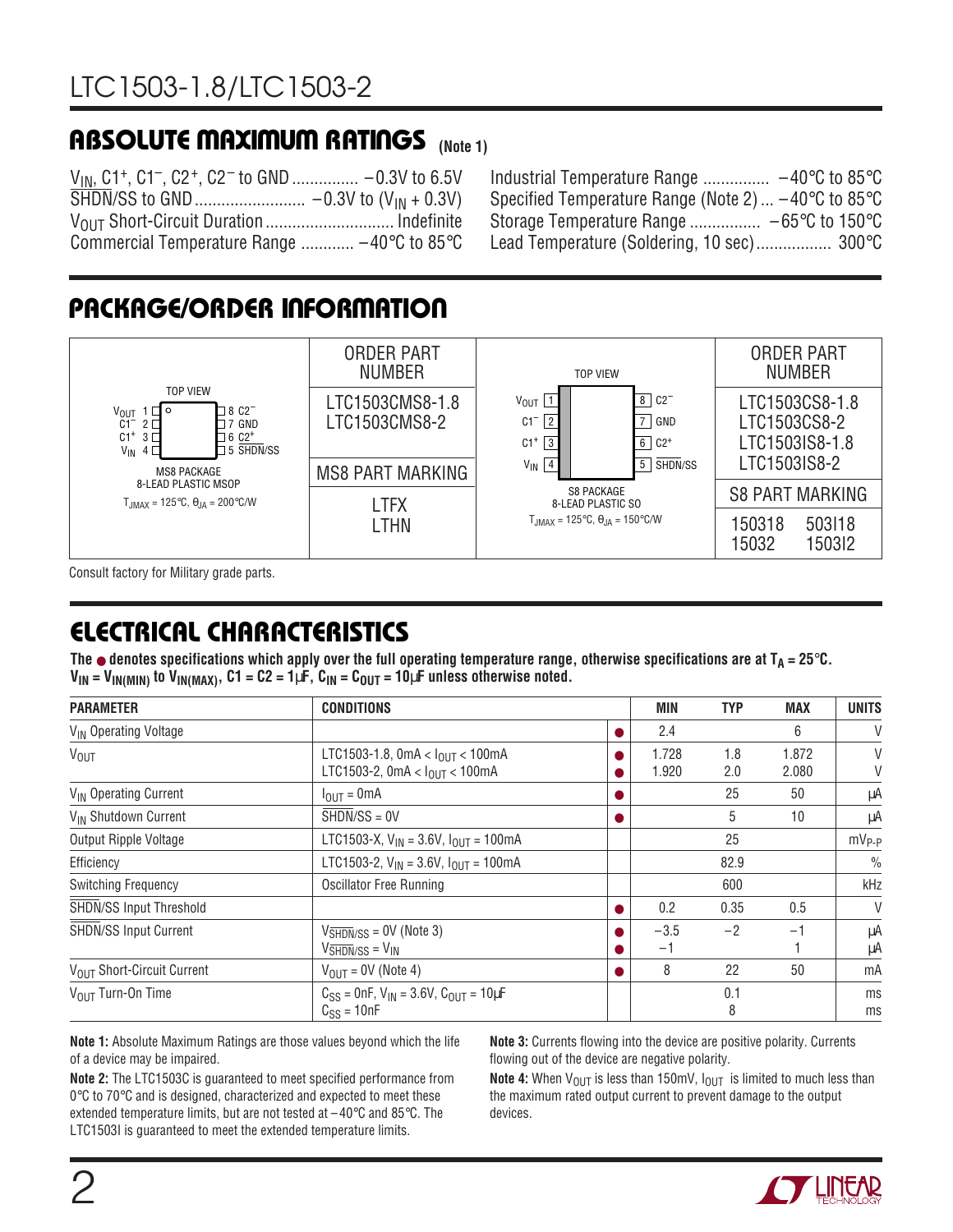## **TYPICAL PERFORMANCE CHARACTERISTICS**



**TLINEAR**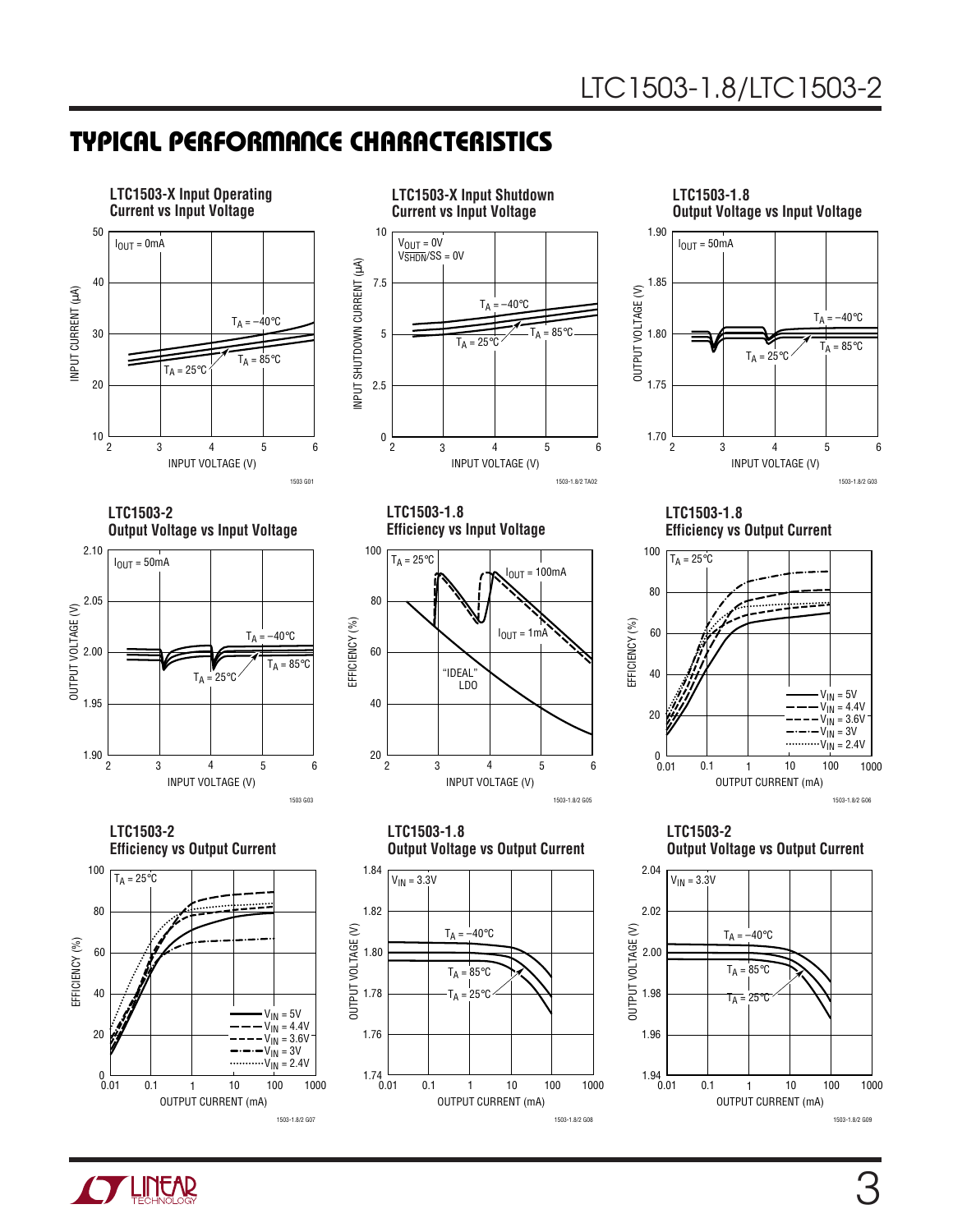# **TYPICAL PERFORMANCE CHARACTERISTICS**



# **PIN FUNCTIONS**

V<sub>OUT</sub> (Pin 1): Regulated Output Voltage. V<sub>OUT</sub> is disconnected from  $V_{IN}$  during shutdown. Bypass  $V_{OUT}$  to ground with a ≥10µF low ESR capacitor.

**C1– (Pin 2):** Flying Capacitor One Negative Terminal.

**C1+ (Pin 3):** Flying Capacitor One Positive Terminal.

**V<sub>IN</sub>** (Pin 4): Input Voltage. V<sub>IN</sub> may be between 2.4V and 6V. Bypass V<sub>IN</sub> to ground with a  $\geq 10 \mu$ F low ESR capacitor.

**SHDN/SS (Pin 5):** Shutdown/Soft-Start Control. The pin is designed to be driven with an external open-drain

output. Holding the SHDN/SS pin below 0.25V will force the part into shutdown mode. An internal pull-up current of 2 $\mu$ A will force the  $\overline{\text{SHDN}}$ /SS voltage to climb to V<sub>IN</sub> once the device driving the pin is forced into a Hi-Z state. To limit inrush current on start-up, connect a capacitor between the SHDN/SS pin and ground. Capacitance on the SHDN/SS pin will limit the dV/dt of the pin during turnon which, in turn, will limit the dV/dt of  $V_{\text{OUT}}$ . By selecting an appropriate soft-start capacitor for a known output capacitor, the user can control the inrush current during

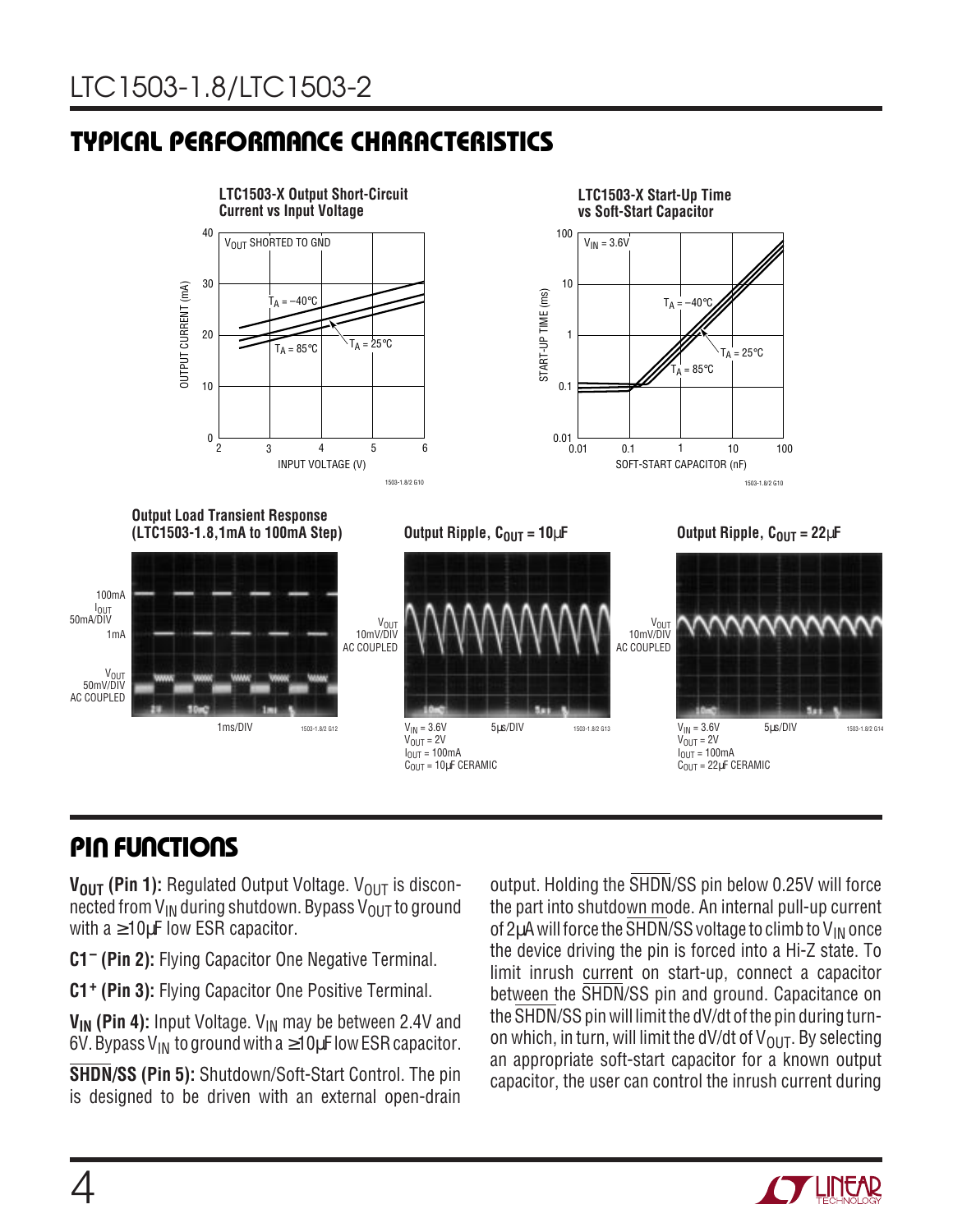### **PIN FUNCTIONS**

turn-on (see Applications Information). If neither of the two functions are desired, the pin may be floated or tied to V<sub>IN</sub>.

**C2+ (Pin 6):** Flying Capacitor Two Positive Terminal.

**BLOCK DIAGRAM** 

VIN 680k ş  $\mathtt{C_{IN}}$ +  $C1<sup>+</sup>$  $\int$ – 330k ≶  $C1^{-}$ STEP-DOWN MODE **CHARGE CONTROL** PUMP  $C2<sup>+</sup>$ + ∬ 990k ξ C2– – **V<sub>OUT</sub> V<sub>OUT</sub>** COUT ⋣ – SHORT CIRCUIT  $\int$ + + 150mV §800k – MODE SKIP  $\sqrt{2}$ + COMP2  $\sqrt{\frac{1}{10}}$  10mV  $\overline{1+}$ – REG ENABLE 600kHz  $\int$ OSCILLATOR + COMP1 VIN –  $\sum 1.2M$ SOFT-START VREF RAMP  $\frac{1}{2}$  2µA 350mV  $\pm$  $\overline{1}$ SHDN/SS  $1.2V$ VREF + **GND** ∬  $\rightarrow$  SHDN –  $\frac{1}{4}$ 350mV LTC1503-2



**GND (Pin 7):** Ground. Connect to a ground plane for best performance.

**C2– (Pin 8):** Flying Capacitor Two Negative Terminal.

1503-1.8/2 BD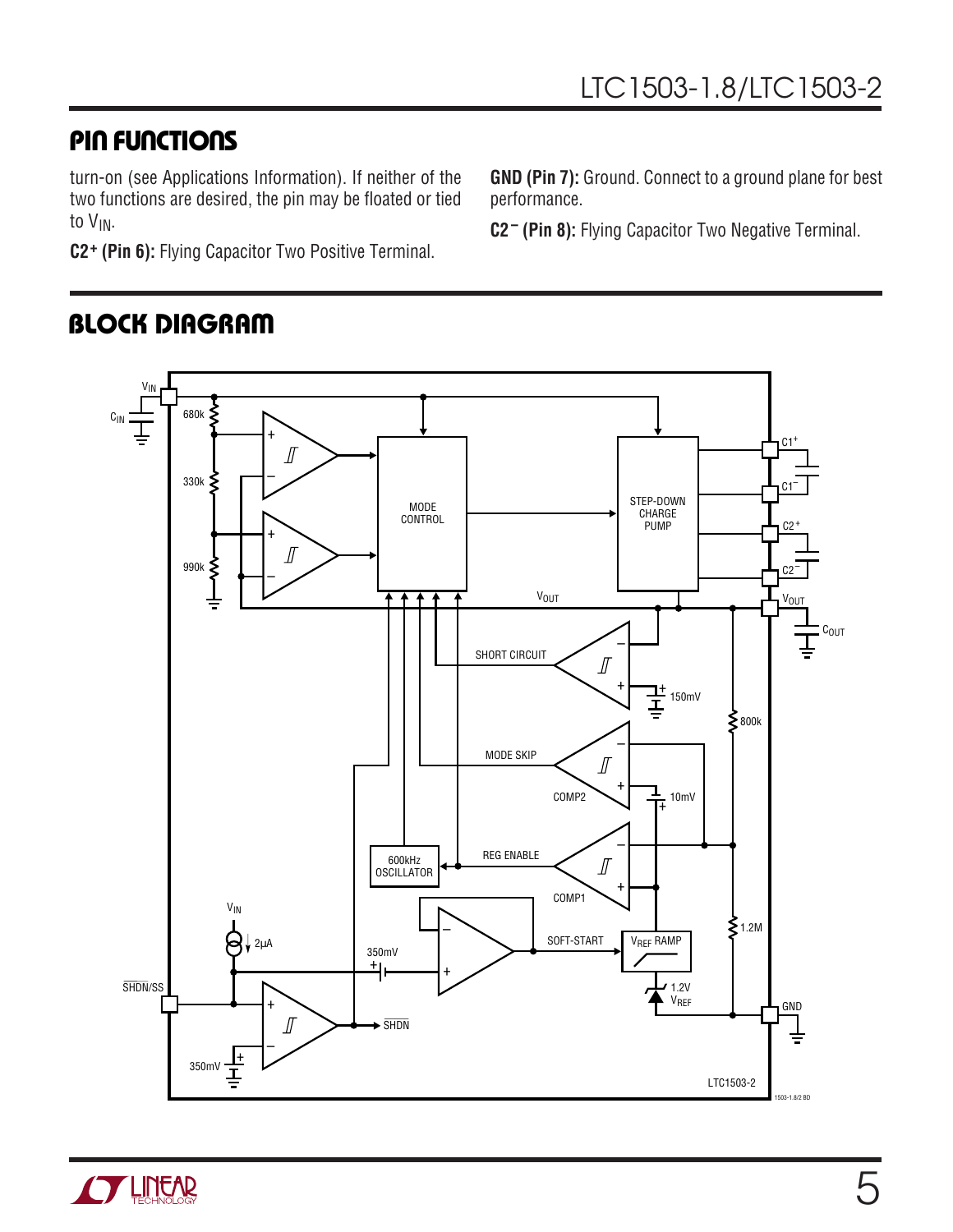### **General Operation**

The two most common methods for providing regulated step-down DC/DC conversion are linear DC/DC conversion (used by LDOs) and inductor-based DC/DC conversion. Linear regulation provides low cost and low complexity, but the conversion efficiency is poor since all of the load current must come directly from  $V_{IN}$ . Inductor-based stepdown conversion provides the highest efficiency, but the solution cost and circuit complexity are much higher. The LTC1503-X provides the efficiency advantages associated with inductor-based circuits as well as the cost and simplicity advantages of an inductorless converter.

The LTC1503-X is a switched capacitor step-down DC/DC converter. The part uses an internal switch network and fractional conversion ratios to achieve high efficiency over widely varying  $V_{IN}$  and output load conditions. Internal control circuitry selects the appropriate step-down conversion ratio based on  $V_{IN}$ ,  $V_{OUT}$  and load conditions to optimize efficiency. The part has three possible step-down modes: 2-to-1, 3-to-2 or 1-to-1 (gated switch) step-down mode. Only two external flying caps are needed to operate in all three modes. 2-to-1 mode is chosen when  $V_{IN}$  is greater than two times the desired  $V_{\text{OUT}}$ . 3-to-2 mode is chosen when  $V_{\text{IN}}$  is greater than 1.5 times  $V_{\text{OUT}}$  but less than 2 times  $V_{\text{OUT}}$ . 1-to-1 mode is chosen when  $V_{\text{IN}}$  falls below 1.5 times  $V_{\text{OUT}}$ . An internal mode skip function will switch the step-down ratio as needed to maintain output regulation under heavy load conditions.

Regulation is achieved by sensing the divided down output voltage and enabling the charge pump as needed to boost the output back into regulation. This method of regulation allows the LTC1503-X to achieve high efficiency at very light loads. The part has shutdown capability as well as user controlled inrush current limiting. In addition, the part can withstand an indefinite short-circuit condition on  $V_{\text{OUT}}$  and is also overtemperature protected.

### **Step-Down Charge Pump Operation**

Figure 1a shows the charge pump switch configuration that is used for 2-to-1 step down. When the charge pump is enabled in this mode, a two phase nonoverlapping clock generates the switch control signals. On phase one of the clock, flying capacitor C1 is connected through switches



**Figure 1a. Step-Down Charge Pump in 2-to-1 Mode**

S1 and S2 across  $V_{\text{OUT}}$ . If the voltage on C1 is greater than the voltage on  $C_{\text{OUT}}$ , charge is transferred from C1 onto  $C_{\text{OUT}}$ . On phase two, the top plate of C1 is connected to V<sub>IN</sub> and the bottom plate is connected to  $V_{\text{OUT}}$ . If the voltage across C1 is less than  $V_{\text{IN}}/2$  during phase two, charge will be transferred from C1 onto  $C_{OUT}$  thereby boosting the voltage on  $C_{\text{OUT}}$  and raising the voltage across C1. Thus, in 2-to-1 mode, charge transfer from C1 onto  $C_{\text{OUT}}$  occurs on both phases of the clock, and the voltage on  $C_{\text{OUT}}$  is driven towards  $1/2V_{IN}$  until the output is back in regulation. Since charge current is sourced from ground on phase one of the clock, current multiplication is realized with respect to  $V_{IN}$ , i.e.,  $V_{OUIT}$  equals approximately 2 • I<sub>VIN</sub>. This results in significant efficiency improvement relative to a linear regulator.

The 3-to-2 conversion mode also uses a nonoverlapping clock for switch control but requires two flying capacitors and a total of seven switches (see Figure 1b). On phase one, C1 and C2 are connected in series across  $V_{\Omega I}$ . If the sum of the voltages across C1 and C2 is greater than  $V_{\text{OUT}}$ , charge is transferred from the flying caps onto  $C<sub>OUT</sub>$ thereby reducing the average voltage on the flying caps and raising the voltage on the output capacitor. On phase two, the two flying capacitors are connected on parallel between  $V_{IN}$  and  $V_{OUIT}$ . Since the average voltage across the two capacitors during phase one is  $V_{\text{OUT}}/2$ , charge will be transferred from  $V_{IN}$  to  $V_{OUT}$  through the two flying caps if V<sub>IN</sub> minus V<sub>OUT</sub>/2 is greater than V<sub>OUT</sub>. In this manner, charge is again transferred from the flying caps to the output on both phases of the clock, and the voltage on C<sub>OUT</sub> is driven towards (2/3)V<sub>IN</sub> until the part is back in regulation. As in 2-to-1 mode, charge current is sourced from ground on phase one of the clock which results in increased power efficiency.  $I_{VOIII}$  in 3-to-2 mode equals approximately  $(3/2)I<sub>VIN</sub>$ .

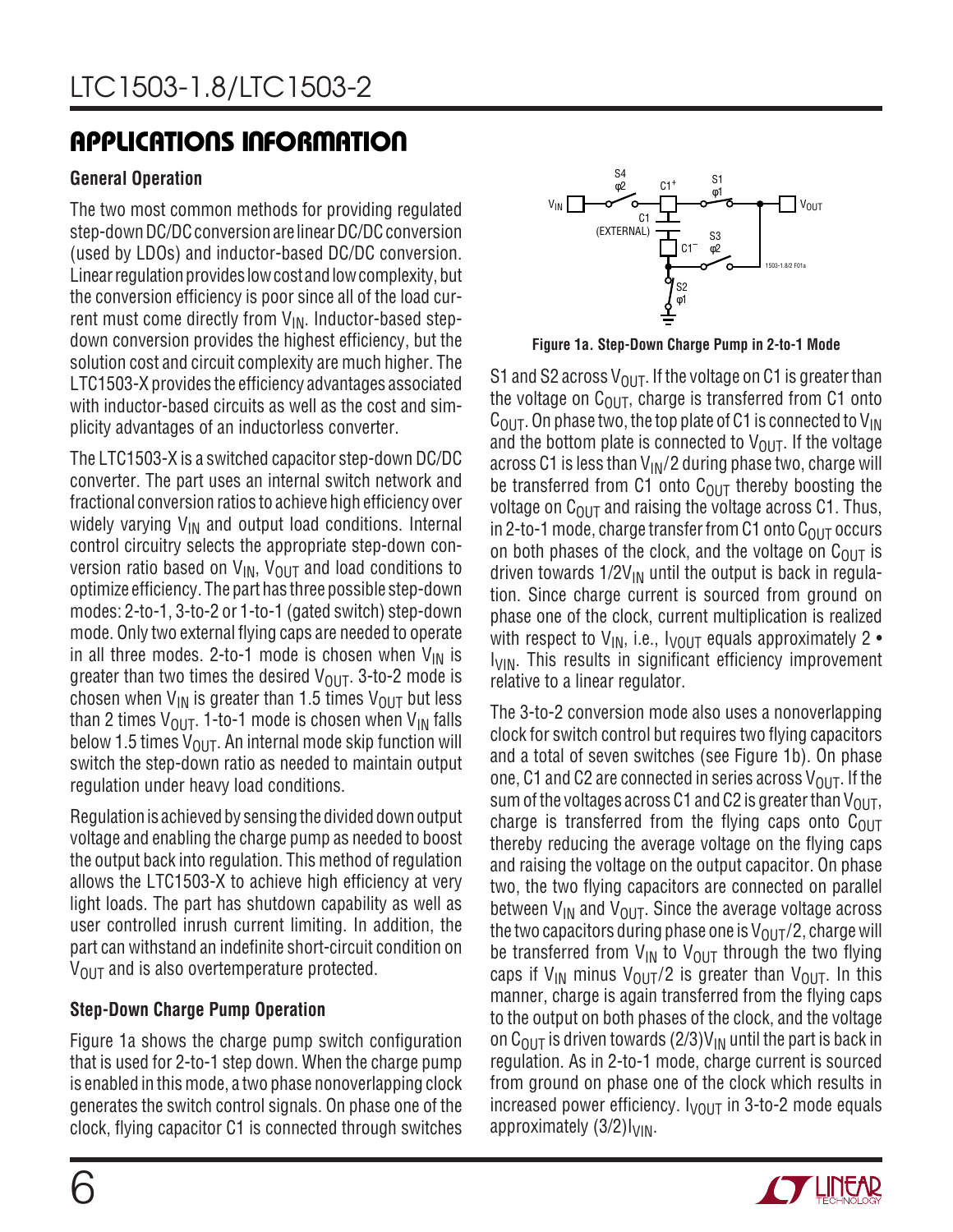

**Figure 1b. Step-Down Charge Pump in 3-to-2 Mode**

In 1-to-1 mode, switch S1 and S2 are connected in series between  $V_{IN}$  and  $V_{OUIT}$  as needed to boost  $V_{OUIT}$  back into regulation (see Figure 1c). The REG ENABLE signal from the main comparator (COMP1) controls switches S1 and S2 directly. Since all of the  $V_{\text{OUT}}$  current is sourced from  $V_{IN}$ , the efficiency in 1-to-1 mode is approximately equal to that of a linear regulator.



**Figure 1c. Step-Down Charge Pump in 1-to-1 Mode**

#### **Mode Selection and Mode Skipping**

The optimal step-down conversion mode is chosen based on  $V_{IN}$  to  $V_{OIII}$  differential voltage and output load conditions. Two internal comparators are used to select the default step-down mode based on the  $V_{IN}$  and  $V_{OUT}$ voltage. A separate comparator (COMP2) is used to sense a droop on  $V_{OUT}$  due to a heavy output load and force the charge pump to skip to a higher output current mode to maintain regulation. This will only occur as  $V_{IN}/V_{OUT}$  nears a 3-to-2 or 1-to-1 transition point. For example, under light load conditions, the LTC1503-X can operate in 2-to-1 mode when  $V_{IN}$  equals 4.1V with greater than 90% efficiency. However, when the load is increased, the part can no longer supply enough output current in 2-to-1 mode to maintain regulation. This causes  $V_{OUT}$  to droop below the regulation point until COMP2 trips and forces the part to skip from 2-to-1 mode to 3-to-2 mode. The COMP2 threshold is about 17mV ( $V_{\text{OUT}}$  referred) below the main comparator regulation point. Hysteresis in COMP2 will force the part to transition in and out of mode skipping. This will result in a slight  $V_{OUT}$  decrease of approximately 20mV under mode skipping conditions.

#### **Shutdown/Soft-Start Operation**

The SHDN/SS pin is used to implement both low current shutdown and soft-start. The soft-start feature limits inrush currents when the regulator is initially powered up or taken out of shutdown. Forcing a voltage lower than 0.35V (typ) will put the part into shutdown mode. Shutdown mode disables all control circuitry and forces the charge pump  $V_{OUT}$  into a high impedance state. A 2 $\mu$ A pullup current on the SHDN/SS pin will force the part into active mode if the pin is left floating or is driven with an open-drain output that is in a high impedance state. If the pin is not driven with an open-drain device, it must be forced to a logic high voltage of 2.2V (min) to ensure proper  $V_{\text{OUT}}$  regulation. The SHDN/SS pin should not be driven to a voltage higher than  $V_{IN}$ .

To implement soft-start, the SHDN/SS pin must be driven with an open-drain device and a capacitor must be connected from the SHDN/SS pin to GND. Once the opendrain device is turned off, a 2µA pull-up current will begin charging the external SS capacitor and force the voltage on the pin to ramp towards  $V_{IN}$ . As soon as the SHDN threshold is reached (0.35V typ), the internal reference voltage which controls the  $V_{\text{OUT}}$  regulation point will follow the ramp voltage on the SHDN/SS pin (minus a 0.35V offset to account for the SHDN threshold) until the reference reaches its final band gap voltage. This occurs when the voltage on the SHDN/SS pin reaches

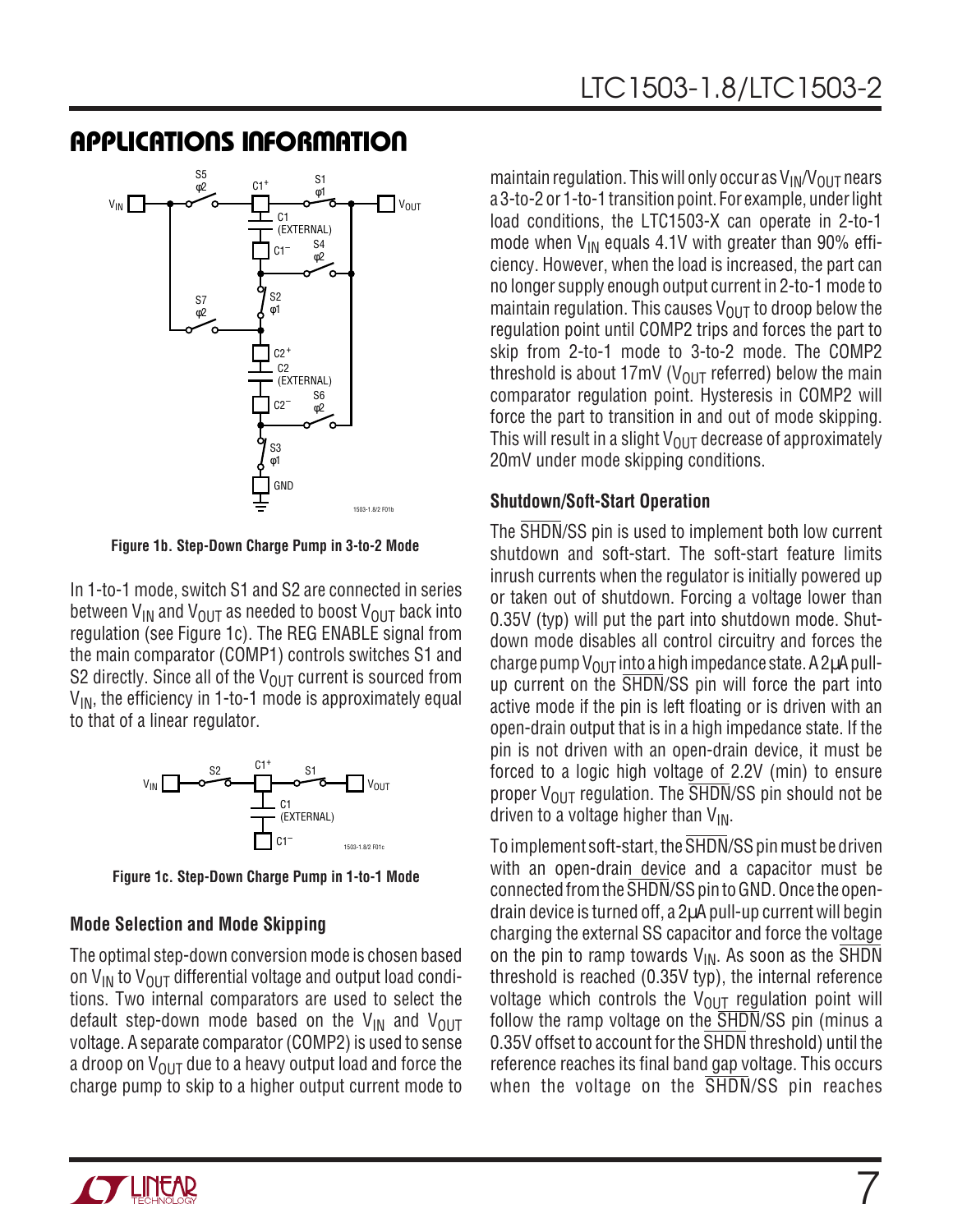approximately 1.9V. Since the ramp rate on the SHDN/SS pin controls the ramp rate on  $V_{\text{OUT}}$ , the average inrush current can be controlled through selection of  $C_{SS}$  and  $C<sub>OUT</sub>$ . For example, a 4.7nF capacitor on SHDN/SS results in a 4ms ramp time from 0.35V to 1.9V on the pin. If  $C_{\text{OUT}}$ is 10 $\mu$ F, the 4ms V<sub>REF</sub> ramp time results in an average  $C<sub>OIII</sub>$  charge current of only 5mA (see Figure 2c).





#### **Capacitor Selection**

For best performance, it is recommended that low ESR capacitors be used for  $C_{IN}$  and  $C_{OIII}$  to reduce noise and ripple. If the ESR of the output capacitor is too high  $(>0.5\Omega)$ , both efficiency and output load regulation may be degraded. The  $C_{IN}$  and  $C_{OUT}$  capacitors should be either ceramic or tantalum and should be 10µF or greater. If the input source impedance is very low ( $< 0.5\Omega$ ), C<sub>IN</sub> may not be needed. Ceramic capacitors are recommended for the flying caps C1 and C2 with values of  $0.47 \mu$ F to  $2.2 \mu$ F. Smaller values may be used in low output current applications (e.g.,  $I_{\text{OUT}}$  < 10mA). For best performance choose the same capacitance value for both C1 and C2.

### **Output Ripple**

Normal LTC1503-X operation produces voltage ripple on the  $V_{\text{OUT}}$  pin. Output voltage ripple is required for the parts to regulate. Low frequency ripple exists due to the hysteresis in the sense comparator and propagation delays in the charge pump enable/disable circuits. High frequency ripple is also present mainly from the ESR (equivalent series resistance) in the output capacitor. Typical output ripple  $(V_{IN} = 3.6V)$  under maximum load is 25mV peak-to-peak with a low ESR 10µF output capacitor.

The magnitude of ripple voltage depends on several factors. High input voltages increase the output ripple since more charge is delivered to  $C<sub>OUT</sub>$  per charging cycle. Large output current load and/or a small output capacitor  $(< 10<sub>U</sub>F)$ results in higher ripple due to higher output voltage dV/dt. High ESR capacitors (ESR > 0.5 $\Omega$ ) on the output pin cause high frequency voltage spikes on  $V_{\text{OUT}}$  with every clock cycle.

There are several ways to reduce the output voltage ripple (see Figure 3). A larger  $C_{\text{OUT}}$  capacitor (22 $\mu$ F or greater) will reduce both the low and high frequency ripple due to the lower  $C_{\text{OUT}}$  charging and discharging dV/dt and the lower ESR typically found with higher value (larger case size) capacitors. A low ESR ceramic output capacitor will minimize the high frequency ripple, but will not reduce the low frequency ripple unless a high capacitance value is chosen. A reasonable compromise is to use a 10µF to 22µF tantalum capacitor in parallel with a 1µF to 3.3µF ceramic

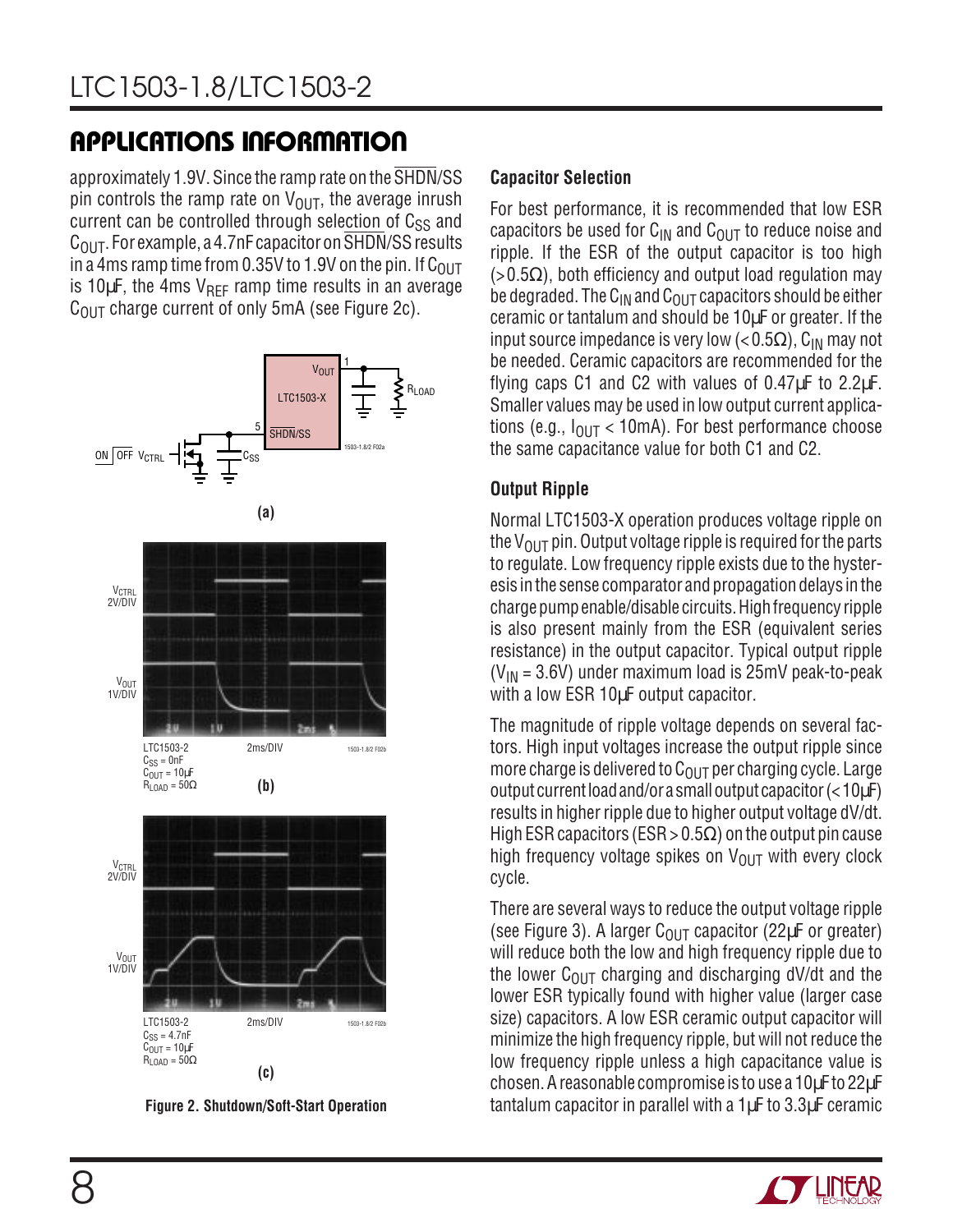capacitor on  $V_{\text{OUT}}$  to reduce both the low and high frequency ripple. An RC filter may also be used to reduce high frequency voltage spikes.



**Figure 3. Output Ripple Reduction Techniques**

#### **Protection Features**

The LTC1503-X contains both thermal shutdown and short-circuit protection features. The charge pump will shut down when the junction temperature reaches approximately 150°C and will resume operation once the junction temperature has dropped back to 125°C. The part will limit output current to 20mA (typ) when a short-circuit condition ( $V_{OUT}$  < 150mV) exists to prevent damage to the internal switches. During start-up, the 20mA current limit

is disabled once  $V_{\text{OUT}}$  reaches 0.7V (typ). The part can survive an indefinite short from  $V_{\text{OUT}}$  to GND.

#### **Layout Considerations**

For best regulation and noise performance, careful board layout is required. Improper bypassing and grounding may lead to poor load regulation and output ripple performance. All capacitors, especially  $C_{IN}$  and  $C_{OUT}$ , must be as close as possible to the V<sub>IN</sub> and V<sub>OUT</sub> pins. Connecting the GND pin and all bypass capacitors to an uninterrupted ground plane is also advised. See Figure 4 for recommended component placement and grounding.



**Figure 4. Recommended Component Placement and Grounding**

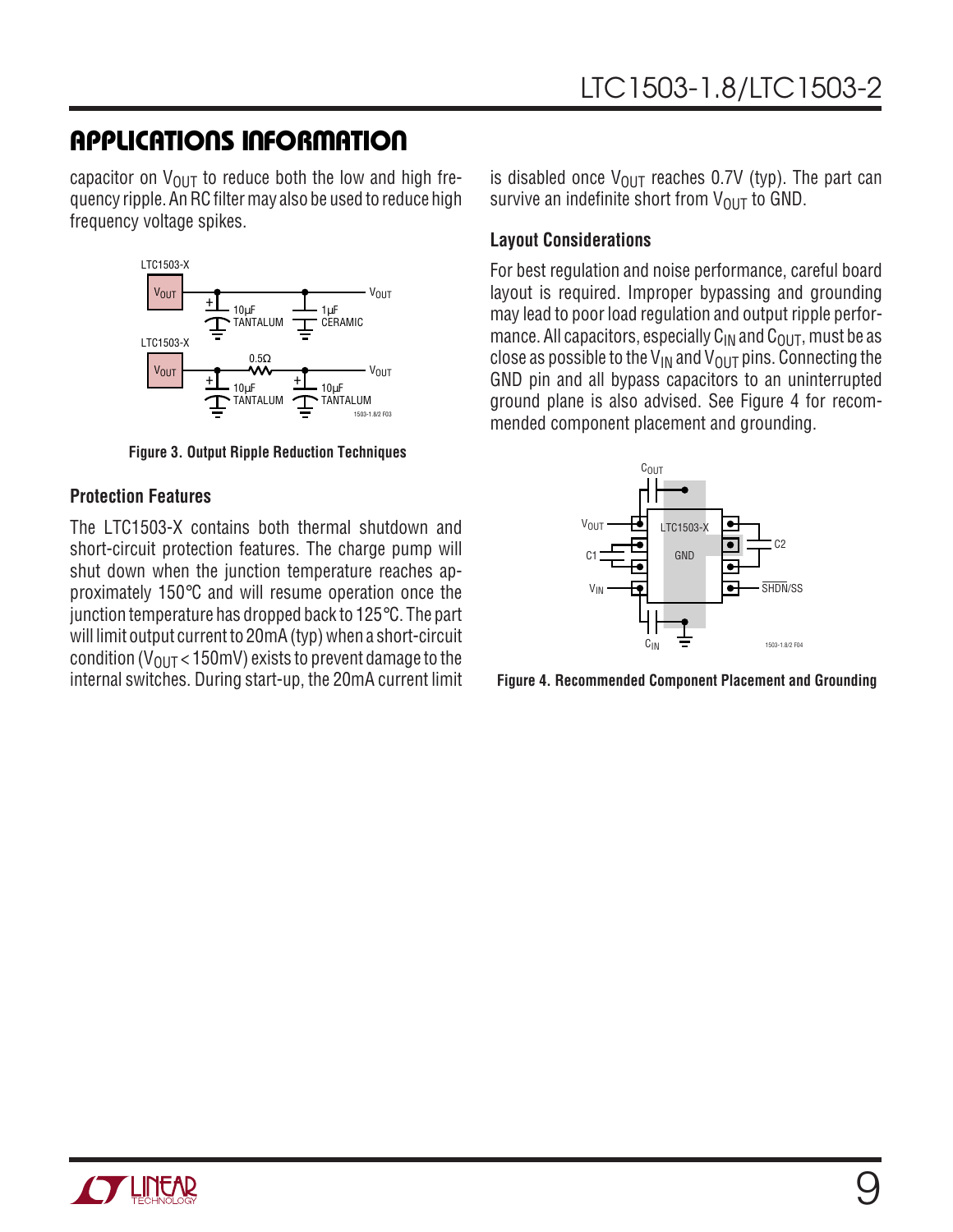### **Dimensions in inches (millimeters) unless otherwise noted. U PACKAGE DESCRIPTIO**

#### **MS8 Package 8-Lead Plastic MSOP** (LTC DWG # 05-08-1660)





\* DIMENSION DOES NOT INCLUDE MOLD FLASH, PROTRUSIONS OR GATE BURRS. MOLD FLASH, PROTRUSIONS OR GATE BURRS SHALL NOT EXCEED 0.006" (0.152mm) PER SIDE

\*\* DIMENSION DOES NOT INCLUDE INTERLEAD FLASH OR PROTRUSIONS. INTERLEAD FLASH OR PROTRUSIONS SHALL NOT EXCEED 0.006" (0.152mm) PER SIDE

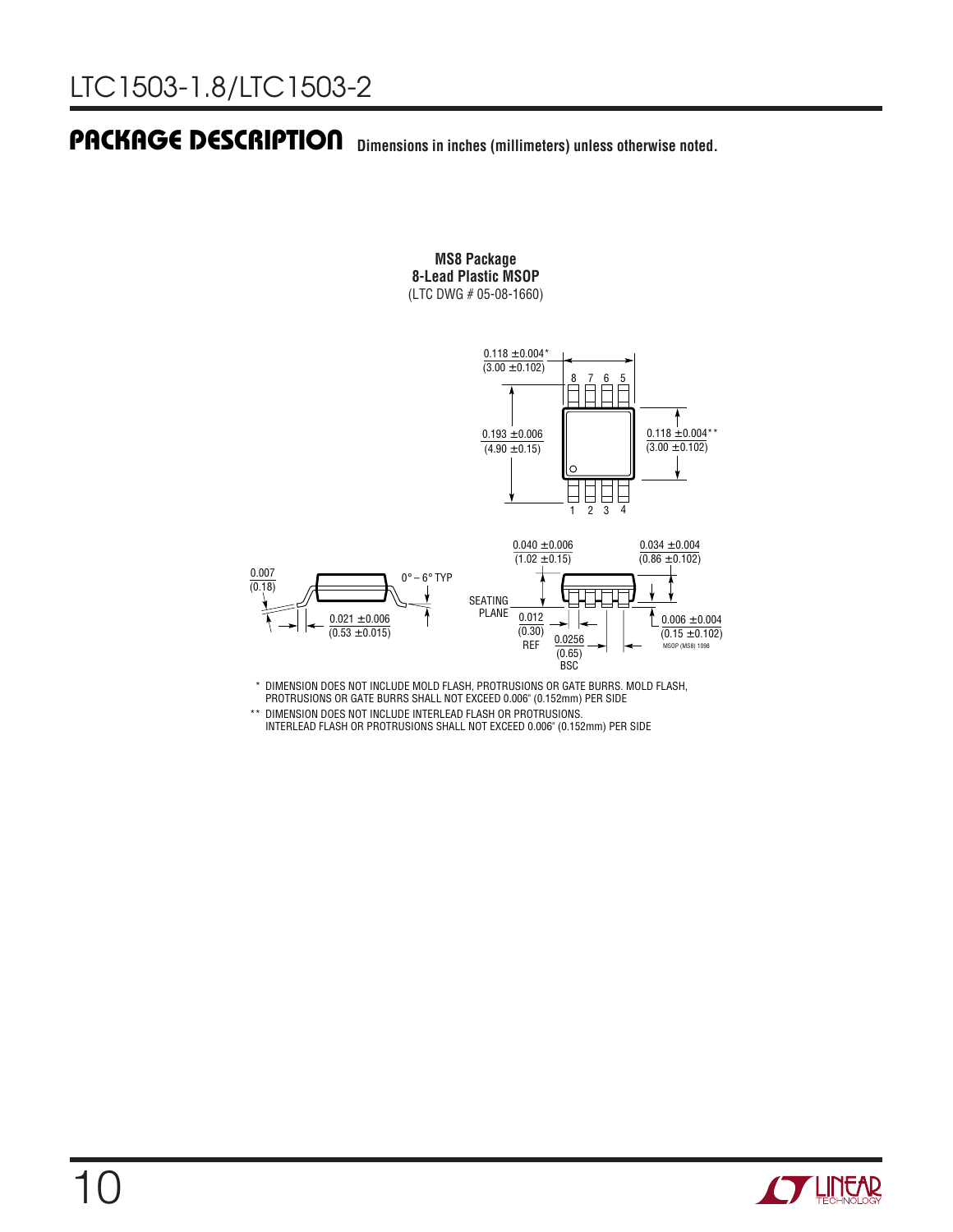#### **Dimensions in inches (millimeters) unless otherwise noted. U PACKAGE DESCRIPTIO**

**S8 Package 8-Lead Plastic Small Outline (Narrow 0.150)** (LTC DWG # 05-08-1610)